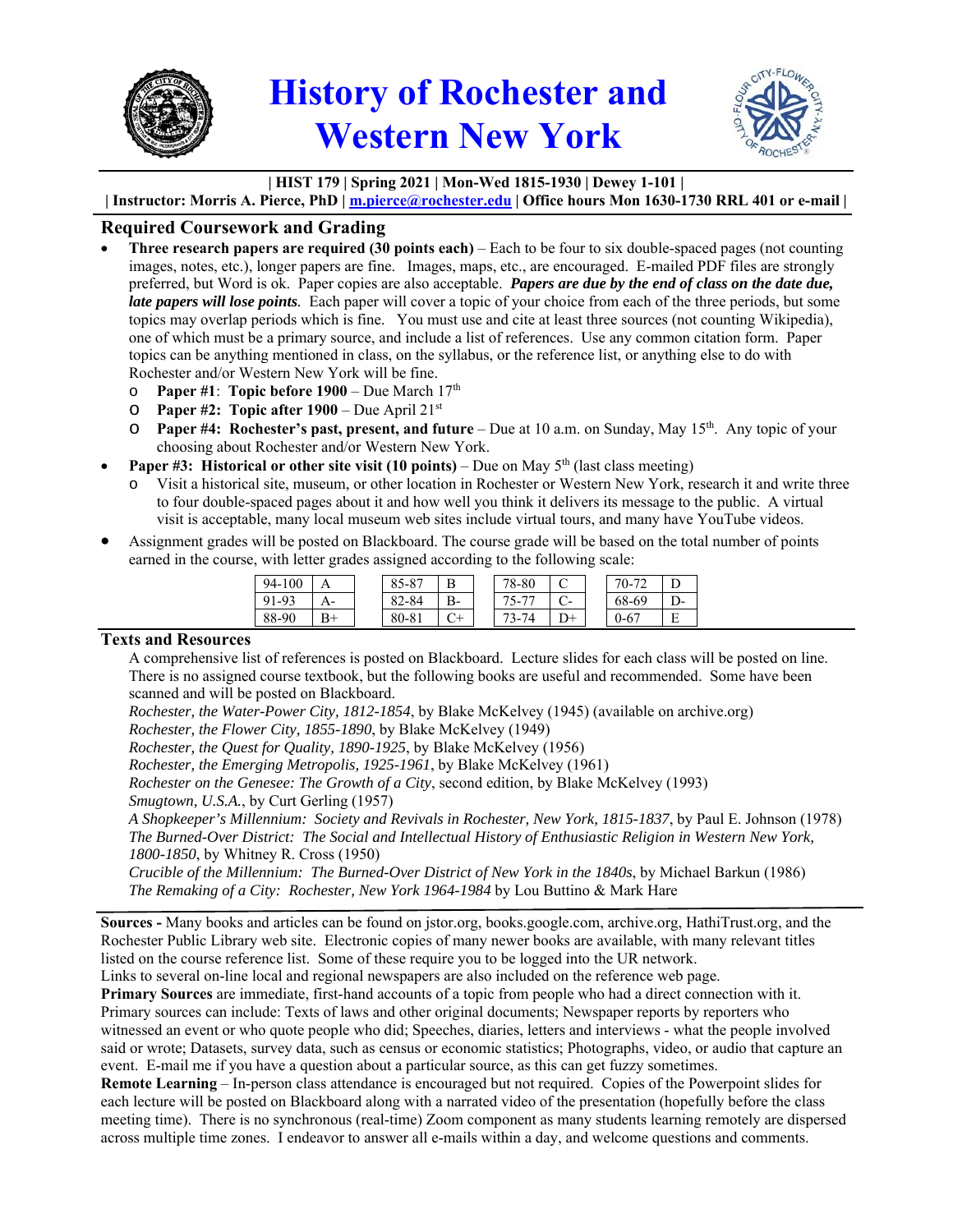| $\mathbf{1}$     | 1 February            | Introduction, overview and course objectives. The Physical Geography of western New York – lakes, rivers, |  |  |  |  |  |
|------------------|-----------------------|-----------------------------------------------------------------------------------------------------------|--|--|--|--|--|
|                  |                       | water, forests, mountains and swamps.                                                                     |  |  |  |  |  |
| $\boldsymbol{2}$ | 3 February            | Indigenous peoples of western New York.                                                                   |  |  |  |  |  |
| 3                | 8 February            | The conflict between France and England in western New York; The Proclamation Line of 1763; The           |  |  |  |  |  |
|                  |                       | American Revolution, the Sullivan Expedition and the Treaty of Paris                                      |  |  |  |  |  |
| 4                | 10 February           | Becoming a State – Sovereignty, ownership, and settlement.                                                |  |  |  |  |  |
| 5                | 15 February           | The Louisiana Purchase, the War of 1812 and the Problem of Transportation – Turnpikes, Rivers and Canals. |  |  |  |  |  |
| 6                | 17 February           | Settlement and growth of Rochester; Agriculture and flour milling                                         |  |  |  |  |  |
| $\overline{7}$   | 22 February           | The Erie Canal, Horses, Railroads and the rise of Western New York                                        |  |  |  |  |  |
| 8                | 24 February           | Poverty, Poor laws and Debtors' Prisons                                                                   |  |  |  |  |  |
| 9                | 1 March               | The Burned-Over District                                                                                  |  |  |  |  |  |
|                  | 3 March               | Spring Semester Study Break - no class                                                                    |  |  |  |  |  |
| 10               | 8 March               | Temperance and Women's Rights – The Rochester and Seneca Falls Conventions of 1848; Suffrage and New      |  |  |  |  |  |
|                  |                       | York's voting laws                                                                                        |  |  |  |  |  |
| 11               | $\overline{10}$ March | Rochester and the telegraph                                                                               |  |  |  |  |  |
| 12               | 15 March              | Slavery in New York, The Fugitive Slave Act, Abolitionists; the Underground Railroad and John Brown's     |  |  |  |  |  |
|                  |                       | Raid on Harper's Ferry                                                                                    |  |  |  |  |  |
| 13               | 17 March              | Paper #1 due   The Civil War                                                                              |  |  |  |  |  |
| 14               | 22 March              | A city of immigrants                                                                                      |  |  |  |  |  |
| 15               | 24 March              | Public, parochial, and private schools.                                                                   |  |  |  |  |  |
| 16               | 29 March              | Business, Industry, and Labor                                                                             |  |  |  |  |  |
| 17               | 31 March              | The struggle against monopolies.                                                                          |  |  |  |  |  |
| 18               | 5 April               | <b>Higher Education</b>                                                                                   |  |  |  |  |  |
| 19               | 7 April               | Disease, Medicine, and Public Health; The Flexner Report and a new Medical School                         |  |  |  |  |  |
| 20               | 12 April              | Rapid transit and new suburbs                                                                             |  |  |  |  |  |
| 21               | 14 April              | Electricity, gas, and telephones; Radio and television                                                    |  |  |  |  |  |
| 22               | 19 April              | World Wars and the Great Depression                                                                       |  |  |  |  |  |
| 23               | 21 April              | Paper #2 due   The Great Migration (1910 to 1970) and the local response                                  |  |  |  |  |  |
| 24               | 26 April              | Highways and urban renewal                                                                                |  |  |  |  |  |
| 25               | 28 April              | Smugtown, U.S.A.                                                                                          |  |  |  |  |  |
| 26               | 3 May                 | The 1964 Riots and their aftermath                                                                        |  |  |  |  |  |
| $\overline{27}$  | 5 May                 | <b>Paper #3 due</b>   The decline of industry and rise of a new economy                                   |  |  |  |  |  |
|                  | 16 May                | Paper #4 due at 10 am on Sunday, May 16 <sup>th</sup> (Last day of finals)                                |  |  |  |  |  |